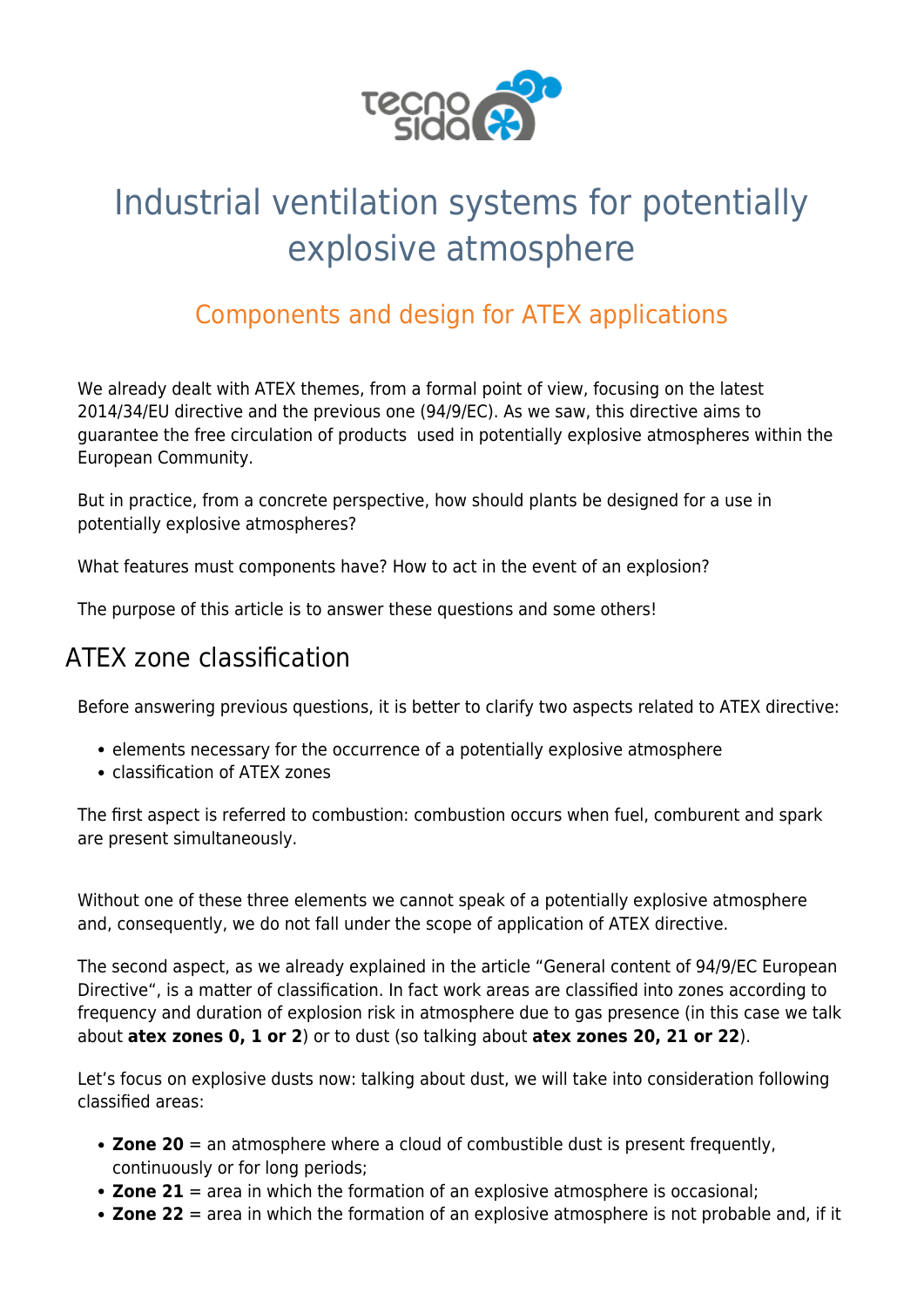occurs, it would be of short duration;

Systems positioned in zone 20 or 21, due to greater risk of [explosion,](https://www.tecnosida.com/eu-directive-atex-34-2014) must be certified by special Bodies and must be equipped with double safety systems with consequent increase in construction costs.

For this reason, it is recommended to place the abatement system outside the production area (usually zone 22). In the latter case the plant must be equipped with a single safety system and self-certification is sufficient to certify its compliance with the [ATEX directive.](https://www.tecnosida.com/eu-directive-atex-34-2014)

### KST and Pmax: dust explosive energy parameters

When designing an ATEX system, [dust](https://www.tecnosida.com/dust-collection-filters)'s characteristics are a fundamental driver for technical choices. On this regard, two important parameters to acknowledge perfectly are:

- Kst = It is a dust deflagration index, an explosion constant that measures the speed of pressure increase during a dust explosion. It is measured in bar m/sec. and also gives an indication of the spread of the flames.Kst represents a fundamental parameter for sizing the safety panel (see details below);
- **Pmax** = It is an index representing maximum pressure developed by an explosion coming from dust. It is measured in bars

#### **Kst and Pmax indicate how destructive an explosive dust can be when this event occurs.**

ATEX security systems and design focal points



[Filters](https://www.tecnosida.com/54/industrial-air-filtration-systems) intended for use in ATEX atmosphere must be designed to withstand the explosion pressure which varies according to the characteristics of the dust and of the production system. For this reason, ATEX filters both [bag filters](https://www.tecnosida.com/atex-bag-filter) and [cartridges](https://www.tecnosida.com/industrial-cartridge-filters) once, as well as [activated carbon](https://www.tecnosida.com/activated-carbon-filter)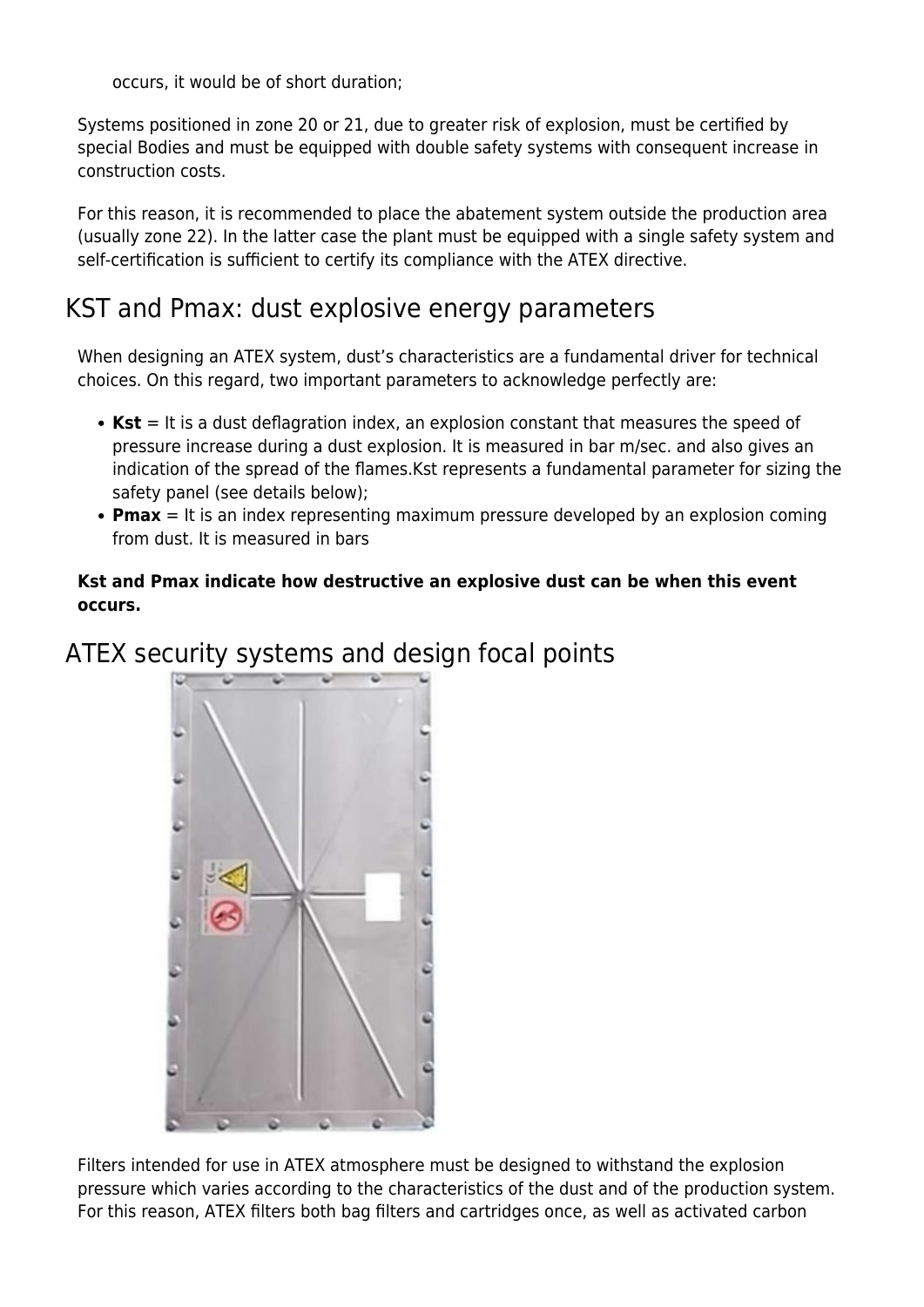[filters,](https://www.tecnosida.com/activated-carbon-filter) are equipped with a number of security systems.

#### Safety panels

In event of explosion anti explosion panels break up and release the deflagration towards the outside avoiding the explosion of the filter. This system works if filters are designed to withstand higher pressures than the safety panels.

#### Dust discharge system

Particular attention must also be paid to the choice of the dust discharge system which must be realized in ATEX version. One of the most used solution is the **rotary valve**: component that allows the continuous discharge of [dust](https://www.tecnosida.com/dust-collection-filters) coming from the hopper or from the cochlea avoiding accumulation of the pollutant inside the filter.

In its ATEX version a rotary valve shall be designed in order to avoid creation of sparks.

#### No-return valve

The non-return valve is a device used to avoid propagation of the explosion in the suction line and, consequently, in the production area. It is usually placed between the [filter](https://www.tecnosida.com/bag-filter) and the work environment and, in event of a [deflagration](https://www.tecnosida.com/eu-directive-atex-34-2014), this valve acts as a physical block, diverting the air flow towards the outside part of the system, allowing the explosion to break through the safety panel (or other systems).



#### Explosion diverters

Like non-return valves, the explosion diverter is placed between filter and work environment to avoid the propagation of the explosion in the production area. As you can see from the image below, in event of an explosion the flow path is diverted towards a safe, or safer areas.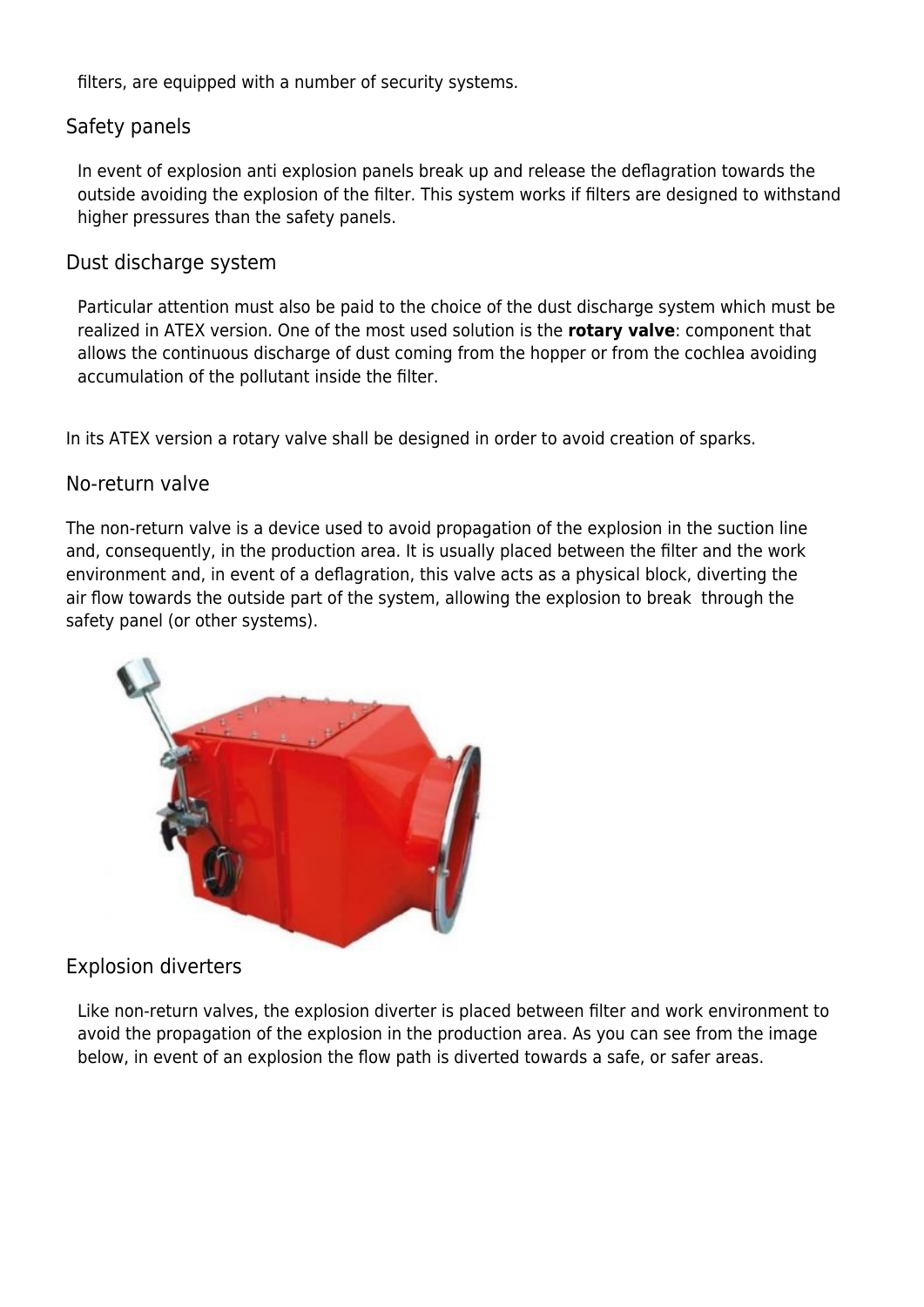

#### Partition shutters

The compartmentation shutters can be of different types (sash, butterfly etc.) and are used to segregate sections of the filter containing gaseous flow coming from different production departments.

They are placed in the central suction pipe and, in case of explosion or fire, they intervene instantaneously isolating the interested area.

#### Explosion suppression system

Explosion suppression system can be compared to a fire protection system because it is able to detect explosions in their initial phase and quickly suppress them. In event of a deflagration, a special detector sends a signal to the control unit that commands the opening of cylinders containing a chemical agent able to suffocate the explosion in a few milliseconds, so avoiding the huge pressure increment inside the filter consequent to an [explosion event.](https://www.tecnosida.com/eu-directive-atex-34-2014)

This component is used as a second security system in zones 20 and 21

#### Flame arrestors

Flame arrester system is generally used when the abatement system is placed inside a warehouse. It allows to circumscribe flames, preventing them from spreading outside so affecting the work environment.

Up to know we have analyzed safety systems, but the plants are also made up of other [components](https://www.tecnosida.com/54/industrial-air-filtration-systems?IDF=5647) ([fan,](https://www.tecnosida.com/industrial-fans-blowers) pressure switch, pipes, etc.). When [aspiration and filtration systems](https://www.tecnosida.com/54/industrial-air-filtration-systems) are intended for use in a potentially explosive atmosphere, all the components must be designed according to the ATEX classification of the different areas.

## What happens after an explosion?

To end this article, let's answer the last question: How to act in the event of an explosion?

Let's start by saying that, after an explosion, specialized technicians must intervene to check the general condition of the filter and ensure compliance with [2014/34/EU](https://www.tecnosida.com/eu-directive-atex-34-2014) directive (ATEX).

Among the safety components, those that are most affected by the explosion are the safety panels which, as we have seen, break up to release the deflagration towards the outside. After the explosion they are replaced, but it is also necessary to verify all internal [filtering elements](https://www.tecnosida.com/comparison-bag-filter-or-cartridge-filter) [\(sleeves](https://www.tecnosida.com/bag-filter) or [cartridges\)](https://www.tecnosida.com/industrial-cartridge-filters) and other elements that could be damaged by the event. After the [technical inspection,](https://www.tecnosida.com/1101/services-and-consulting-for-the-environment) the system must certified again, to ensure that it complies with the ATEX